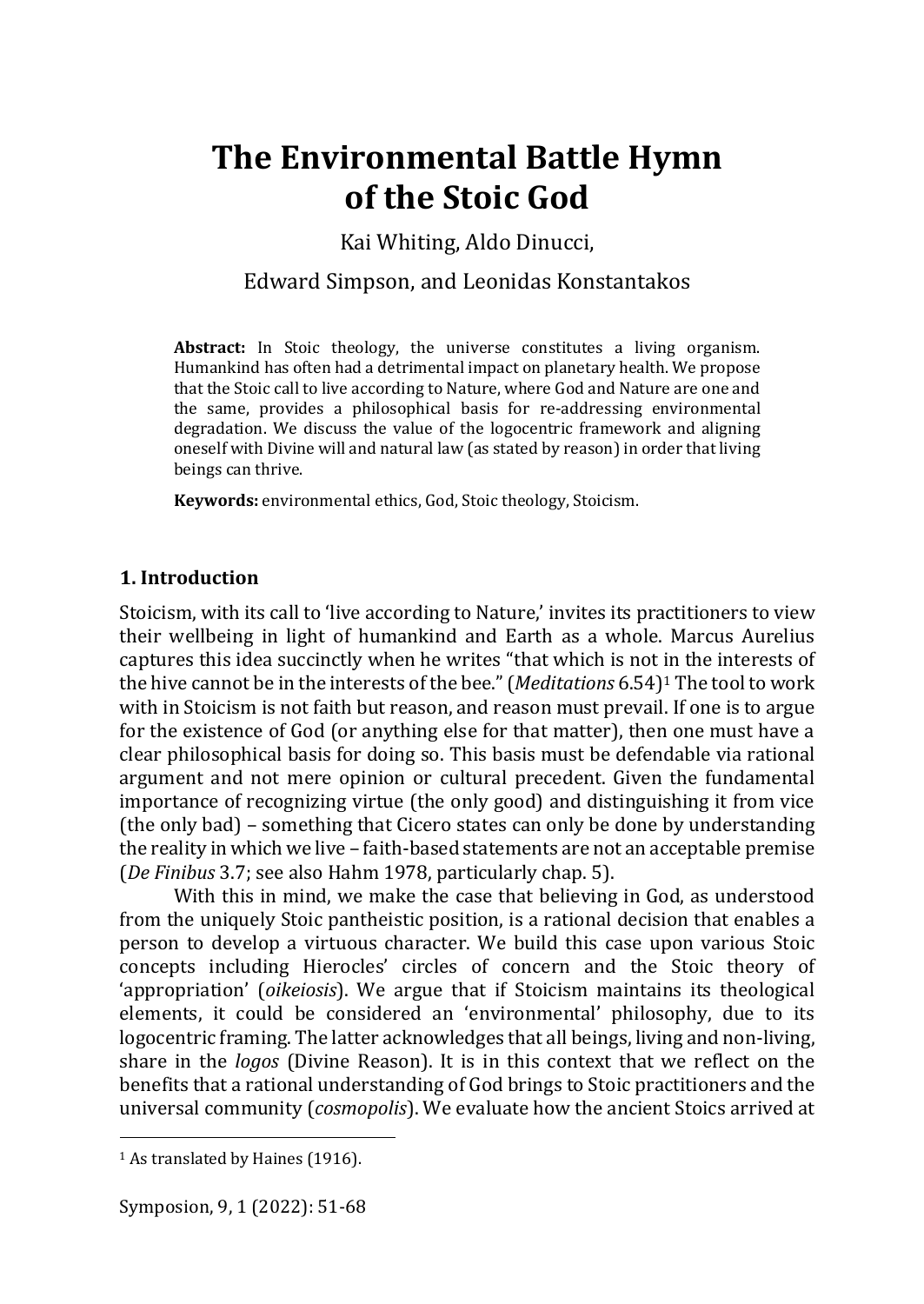their belief in God and their logocentric (reason-centered) understanding of the cosmos. We explore the notion of reason and delve more deeply into how a logocentric framing of the world, as opposed to a strictly anthropocentric (humancentered) or biocentric (Earth-centered) framing, can help moderns tackle environmental challenges.

At no point do we advocate for a 'religious' interpretation of ancient Stoic texts, whereupon the words become sacred and binding. Such a position is profoundly dogmatic, given that the only 'rule' in Stoicism is that 'virtue is the only good' and, even then, each person will perform their virtuous actions according to their personal proclivities and circumstances (Annas 2016). That said, while Stoicism was never a religion, the philosophy has spiritual aspects that ought to drive ethical conduct for the benefit of the individual and the wider world (Long 2018).

# **2. Stoic Theology**

The ancient Stoics believed that the human *telos* (goal) was 'to live according to Nature'<sup>2</sup> because it was only by living in harmony with oneself, others, and the natural world that one could hope to experience a state of flourishing (*eudaimonia*). For the Stoics, striving 'to live according to Nature' meant living excellently (*arete*) because that was thought to be the purpose for which humankind was designed. Doing what one was designed to do was also thought to be the most appropriate way to conduct one's roles and to undertake appropriate/prescribed actions (*kathekonta*) towards oneself, one's smaller community (neighborhood), and one's wider community (*cosmopolis*). All such actions involved being consistently just, courageous, temperate, and wise (see Stephens 2011, 36–39).

The Stoic understanding of the exact nature and number of roles that a person has stems from the writings of Panaetius. His ideas were captured and developed by Cicero in *On Duties* (particularly 1:107-115) and, to a certain extent, Epictetus in the *Enchiridion.* For Epictetus, roles are divinely assigned and, therefore, living according to Nature (playing one's part well) is following the will of God:

Remember that you are an actor in a drama, which is as the playwright wishes; if the playwright wishes it short, it will be short; if long, then long; if the playwright wishes you to play a beggar, it is assigned to you in order that you good-naturedly play even that role; and similarly if you are assigned to play a disabled person, a public official, or a lay person. For this is what is yours: to

<sup>2</sup> This is both the natural world and one's own nature. For the Stoics, human beings have a self preservation instinct and a social/communal instinct. Destroying the environment in which we live is an irrational and anti-social thing to do. A useful analogy is health: though we might never meet anyone who is perfectly healthy, it is a person's natural state. Doing anything to purposely deteriorate our bodily health for money, social status or for the mere sake of it is foolish. Likewise, living harmoniously is to be morally healthy; that is, wise, just, brave, and temperate.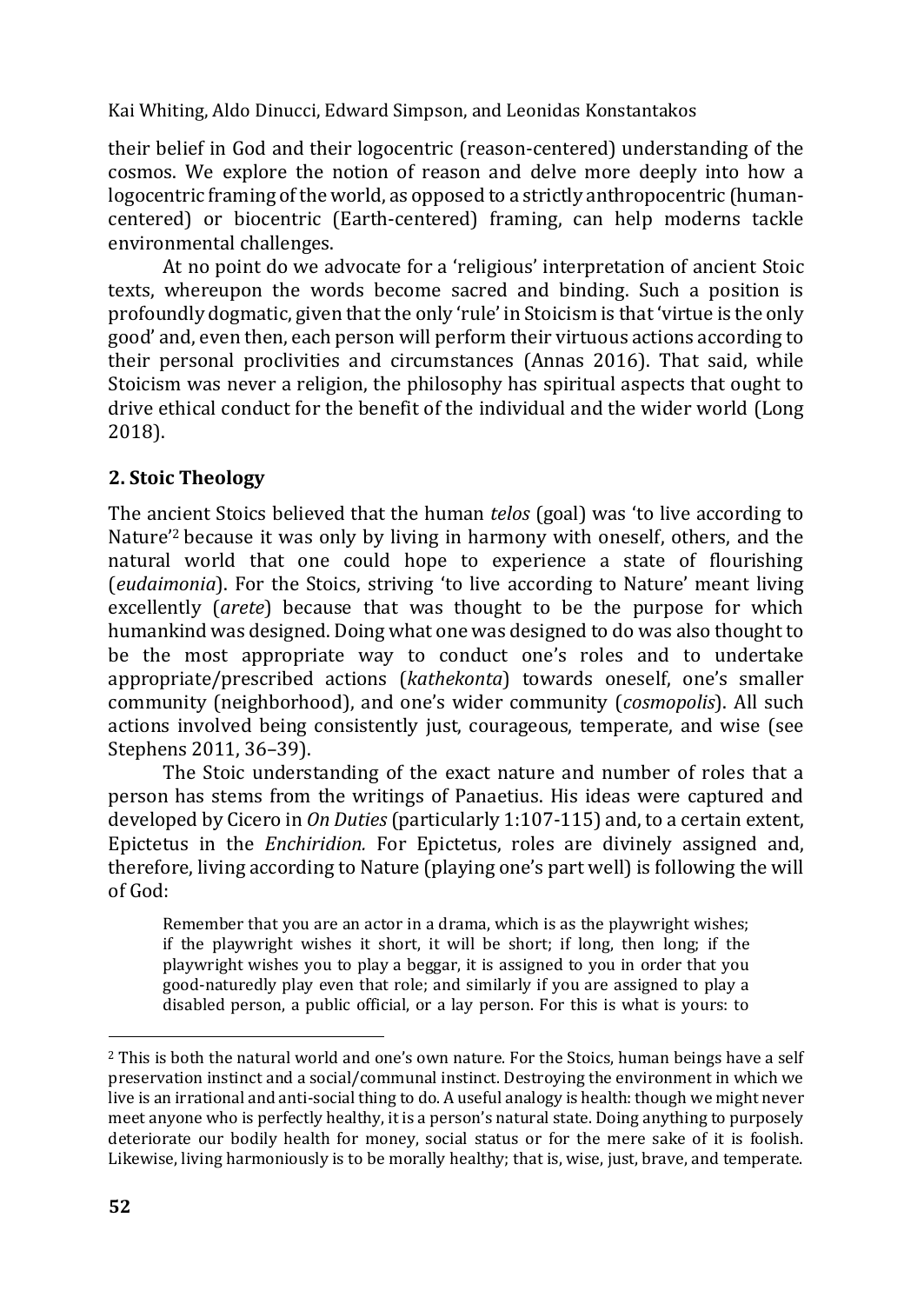finely play the role that is given; but to select itself is the role of the divine playwright. (*Enchiridion* 17)<sup>3</sup>

Epictetus' view of God, along with that of Cleanthes, is the one that moderns would, perhaps, most readily associate with the personal Abrahamic God (see Long 2002). Cleanthes' *Hymn to Zeus* (see *Enchiridion* 53), for example, can easily be interpreted by a person who is unfamiliar with Stoic doctrine to fit a scenario where the writer is calling out to a transcendent personal deity (Asmis 2007). In this respect, Cleanthes' hymn can be viewed in the same vein as the psalms of the Jewish King David:

O Zeus, giver of all, shrouded in dark clouds and holding the vivid bright lightning, rescue men from painful ignorance. Scatter that ignorance far from their hearts and deign to rule all things in justice. (Cleanthes, *Hymn of Zeus<sup>4</sup>*, quoted in Stobaeus, *Ecl*. 1.25.3)

On deeper reflection, those familiar with Stoic cosmology will recognize Cleanthes' hymn as an oratorical celebration of an imminent, rather than transcendent God, whose natural law, rather than personal instructions, compel humankind to 'live in accordance with Nature' (Asmis 2007). Evidence for Cleanthes' belief in an immanent divinity can be seen by the fact that he agreed with Zeno (and Chrysippus) that the cosmos was a living animal, born in the manner of other living animals. For Cleanthes, it followed that, like animals, God's body is finite, insofar as the cosmos is finite (Arius Didymus, quoted in Eusebius, *Praep. Evang*. XV 15, 817b5= *SVF* 2.528) and that, like the rest of creation, God is a composite of a physical soul (*pneuma*, or active matter) and body (extensional matter).

Cleanthes did not simply 'believe in' his metaphysical assumptions. He came to them by developing proofs (Cicero, *On the Nature of the Gods* 2.32). In line with his conception of the cosmos as an animal, Cleanthes held that the sun was the mind/soul of God, that the universe was God's body and that both the mind and body were sentient and in complete harmony with each other. It was this harmony that Cleanthes believed resulted in the benevolent care which "preserves, nourishes, increases, sustains, and gives sensation" (Cicero, *On the Nature of the Gods* 2.40 = *SVF* 1.504) to all components of the universe: the sea, air, rocks, plants and animals, including humans (Cicero, *On the Nature of the Gods* 2.75-6; Long and Sedley 1987, 54J). For the ancient Stoics, the life-giving care provided by God was a sign that the universe was worthy of reverence and respect, something that could be shown through dedicated study and application of natural philosophy (a discipline that combines natural sciences and philosophy). This understanding of the universe led Posidonius to argue that:

<sup>3</sup> Translation by author based on Hard and Gill (2014) and Johnson (2013).

<sup>4</sup> As translated by Ellery (1976).

<sup>5</sup> As translated by Gifford (1906).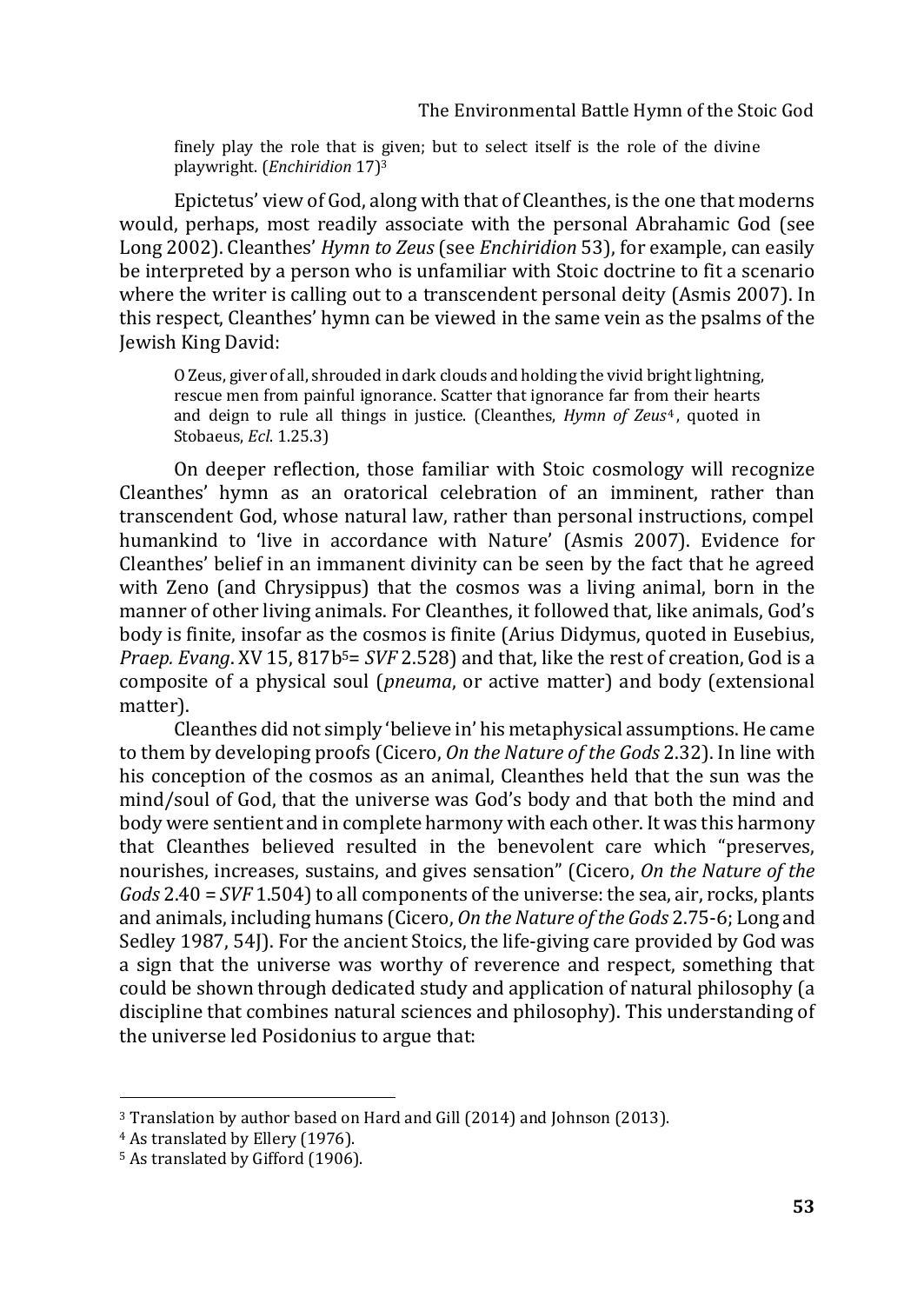[The objective of life is] to live engaged in contemplating the truth and order of the universe, and forming himself as he best can, in nothing influenced by the irrational part of his soul. (Posidonius, as cited by Clement of Alexandria in *Stromata* 2.21)<sup>6</sup>

Posidonius was admired across the Graeco-Roman world for his prolific contributions to anthropology, astronomy, botany, geography, history, hydrology, mathematics, meteorology, seismology, and zoology. Those who recognized his endeavors included the Greek astronomer and mathematician Ptolemy, the Roman physician Galen, the Greek geographer and historian Strabo, along with the Roman statesmen Seneca the Younger, Cicero, and Pompey. Thus, Posidonius was hardly a candidate for what some moderns might refer to as an unscientific, ignorant, or naïve person. For him, the Stoic theological position drove scientific enquiry rather than hindered it. That is not to say that the Stoics viewed all religious practices as scientific. Seneca in *On Superstition* (a book that has since been lost) is vehemently critical of 'god-appeasing' practices that invoke mutilation and other forms of physical punishment. As Augustine states:

Seneca was quite outspoken about the cruel obscenity of some of the ceremonies: "One man cuts off his male organs: another gashes his arms. If this is the way they earn the favor of the gods, what happens when they fear their anger? The gods do not deserve any kind of worship, if this is the worship they desire." (*City of God* 6.10)<sup>7</sup>

Augustine then quotes Seneca's position on how the sage would recognize superstition for what it is and understand that cultish customs have little connection with the truth. He concludes that:

Doubtless philosophy had taught him (Seneca) an important lesson, that he should not be superstitious in his conception of the physical universe; but, because of the laws of the country and the accepted customs, he also learnt that without playing an actor's part in theatrical fictions, he should imitate such a performance in the temple. (*City of God* 6.10)<sup>8</sup>

While there were certainly religious aspects to ancient Stoicism, it was not a religion, at least not in the conventional sense. The need for Stoics to be flexible when it comes to assimilating certain religious beliefs and cultural matters is stated by Epictetus in chapter 31 of the *Enchiridion*. The Stoics *qua* Stoics did not argue that any book or building was sacred, nor that any theological belief should be set in stone (Clement, *Stromata* 5.12:76 = *SVF* 1.264; Diogenes Laertius*, The Lives of Eminent Philosophers* 7.33-34). Even the divinations offered by the Oracle of Delphi, the advice of which led Zeno of Citium to establish Stoicism, were to be considered in a measured manner. Furthermore, the Oracle would only speak to those seeking wisdom if it was clear that they understood, and would abide by,

<sup>6</sup> As translated by Wilson (1985).

<sup>7</sup> Modified by authors, based on translation by Bettenson and Evans (2003).

<sup>8</sup> Modified by authors, based on translation by Bettenson and Evans (2003).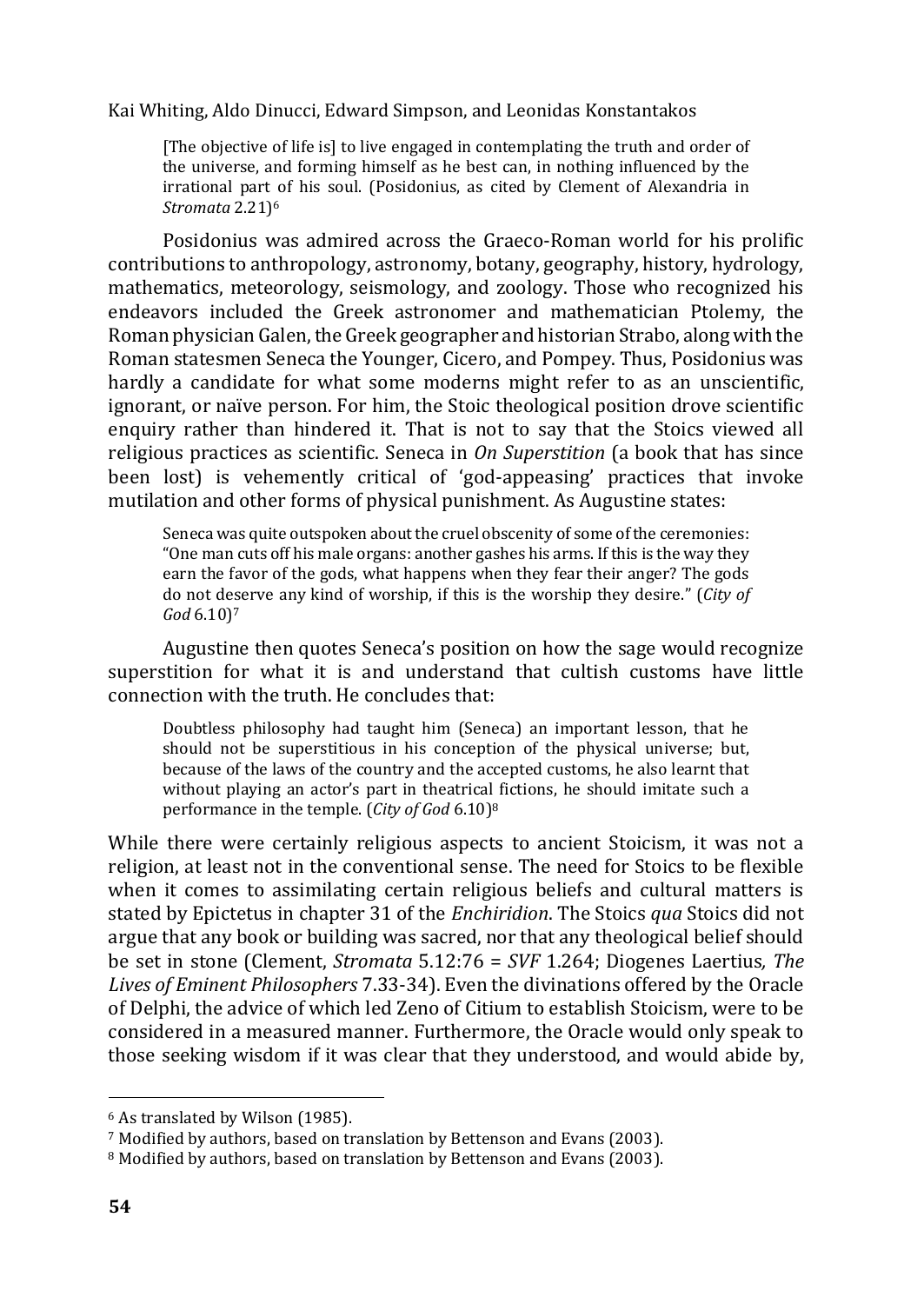The Environmental Battle Hymn of the Stoic God

three maxims. These were 'know yourself,' 'nothing to excess' and 'surety brings ruin' (as stated by Plato in *Charmides* 165). Divination was by no means a science, but it was an introspective and spiritual practice which demanded a reasoned approach and not a blind commitment to faith in the gods (cf. Cicero, *On Divination* 1.3, 1.19). No one was forced to seek the Oracle (in the same way that no one should be forced to see a counsellor) and equally there is no evidence to suggest that any particular Stoic was seen as an apostate and ex-communicated for involving (or not involving) themselves in cultural rituals and traditions (Sadler 2018). The Stoics Chrysippus and Cornutus, for example, re-interpreted some preexisting and traditional Graeco-Roman religious ideas in order to incorporate them into Stoicism. Panaetius doubted divination and the conflagration (the belief that the cosmos will end cataclysmically, becoming fire), while still professing a belief in God (*Testimonia* 130–140). Any Stoic who was committed to and *properly understood the fundamental principles* was free to question or reject earlier Stoic ideas on the basis of reasoned argument, as Seneca makes clear in his letter to Lucilius (33.11).

### 2.1 Stoic Pantheism

The Stoic god and Stoicism's metaphysical stance do not fit neatly into a theist, pantheist or panentheist box because they are a complex amalgam of these positions (see Long 2002, 147). That said, Cicero states that Cleanthes and the Stoics after him were "pantheists in so far as they acknowledge that God and the world are identical." (Cicero in Zeno, Cleanthes Fragment 4, 22)<sup>9</sup> Certainly, Stoic theology is in line with Owen's (1971) definition of 'pantheism' as the belief that "god is everything and everything is god or that the world is either identical with god or, in some way, a self-expression of his nature" (Owen 1971, 8). A contemporary interpretation of what very much constitutes the Stoic worldview of a pantheistic benevolent and omnipresent divinity is expressed by the primatologist De Waal:

The way our bodies are influenced by surrounding bodies is one of the mysteries of human existence, but one that provides the glue that holds entire societies together. We occupy nodes within a tight network that connects all of us in both body and mind. (2010, 63)

Pantheistic beliefs, particularly those operating from a biocentric perspective, tend to be inclined towards, and associated with, human thoughts and actions that tread lightly on Earth (Taylor 2011). The resulting ethical frameworks extend moral obligations beyond humanity to encompass nonhuman beings and non-living things, such as rocks (Levine 1994). Biocentric ideals, such as Naess' (1973) Deep Ecology or Leopold's Land Ethic (see Lenart 2010), model a non-hierarchal reality where humans and non-humans are

<sup>9</sup> As translated by Pearson (1891).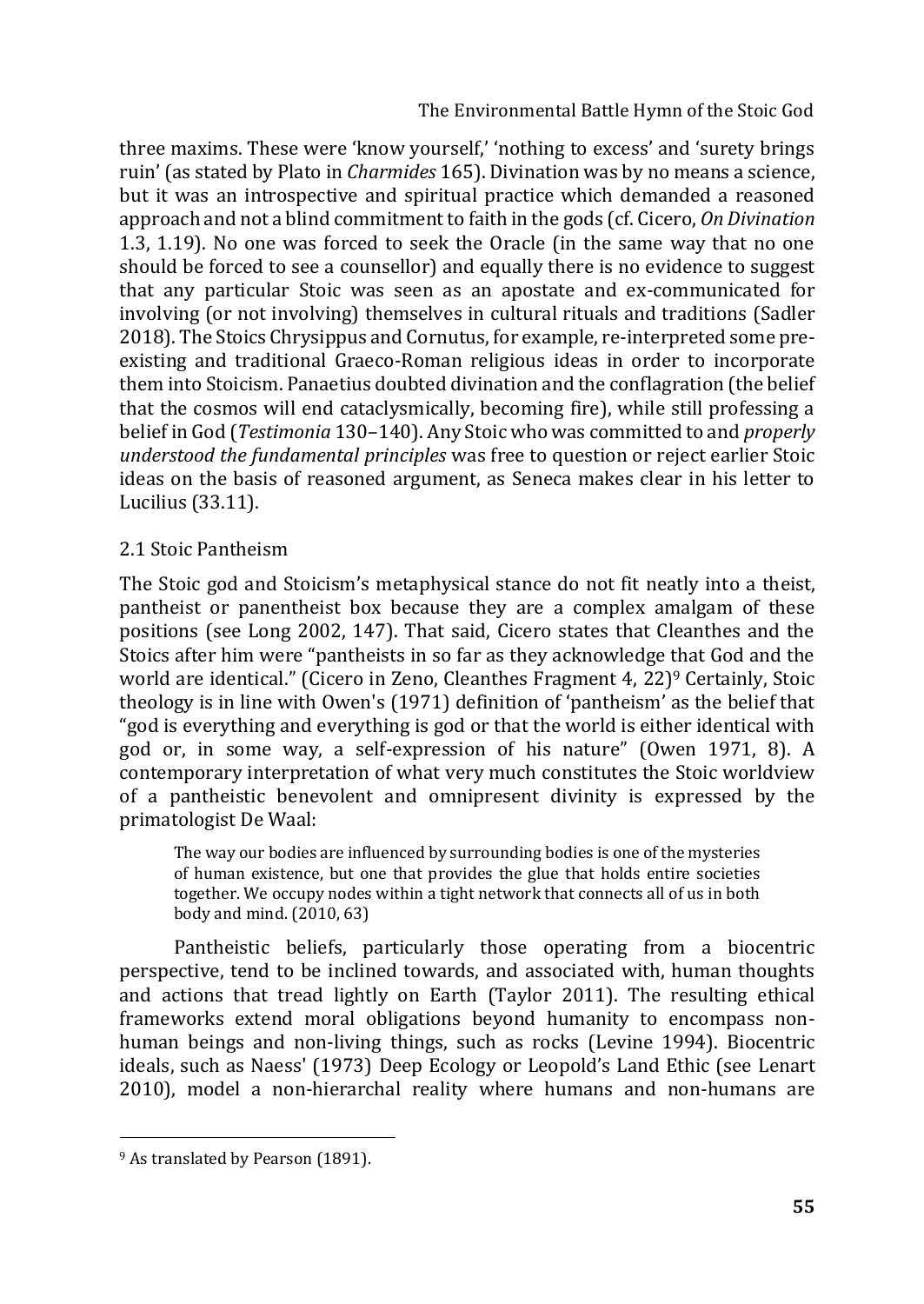considered equal in *every* respect. Such a position raises ethical questions regarding the legitimacy of the assumption that humans are superior to other animals and should thus enjoy superior rights or be favored in any way over them, or indeed the Earth itself (Gadotti 2008a; 2008b; Gadotti and Torres 2009; Taylor 2011). Such ideas clearly contradict the Stoic belief that the capacity for rational thought and action possessed by humankind bestows upon them a special place in the natural order:

First of all, a human being, that is to say, one who has no faculty more authoritative than choice, but subordinates everything else to that, keeping choice itself free from enslavement and subjection. Consider, then, what you're distinguished from through the possession of reason: you're distinguished from wild beasts; you're distinguished from sheep. What is more, you're a citizen of the world and a part of it, and moreover no subordinate part, but one of the leading parts in so far as you're capable of understanding the divine governing order of the world, and of reflecting about all that follows from it. (Epictetus, *Discourses*, 2.10.1-3)<sup>10</sup>

It is important to note that Stoicism does not promote purely anthropocentric values, especially as these often come into conflict with the Stoic obligation to care for the universal community, which is by no means restricted to human society (Whiting and Konstantakos 2019; Stephens 1994). Instead, Stoicism relies on a logocentric/anthropocentric hybrid, which acknowledges the superiority of human actions relative to non-human beings *only* when human individuals behave rationally according to their role, as assigned to them by Divine Reason (i.e. *logos*). Those subject to Divine Reason are not asked to satisfy capricious whims of a jealous God. There is no favoritism nor 'chosen people' tasked with interpreting or communicating God's commands. In Stoicism, following God's will is instead the act of harmonizing one's own nature and idiosyncrasies with the rational active principle that pervades the whole universe and is responsible for life, as Epictetus points out:

How else, after all, could things take place with such regularity, as if God were issuing orders. When he tells plants to bloom, they bloom, when he tells them to bear fruits, they bear fruit, when he tells them to ripen, they ripen. (*Discourses*, 1.14.3)<sup>11</sup>

There are various examples of shared beliefs between Stoicism and biocentrism. A key one is provided by Naess (1995, 14), when he asserts that we are all in, of and from Nature from the very beginning. Another one is stated by Vaughan, who emphasizes that pantheism "recognizes both our biological and psychological dependence on the environment [and the fact that] we are actually interdependent and interconnected with the whole fabric of reality" (Devall 1995,

<sup>10</sup> As translated by Hard and Gill (2014).

<sup>&</sup>lt;sup>11</sup> As translated by Dobbin (2008).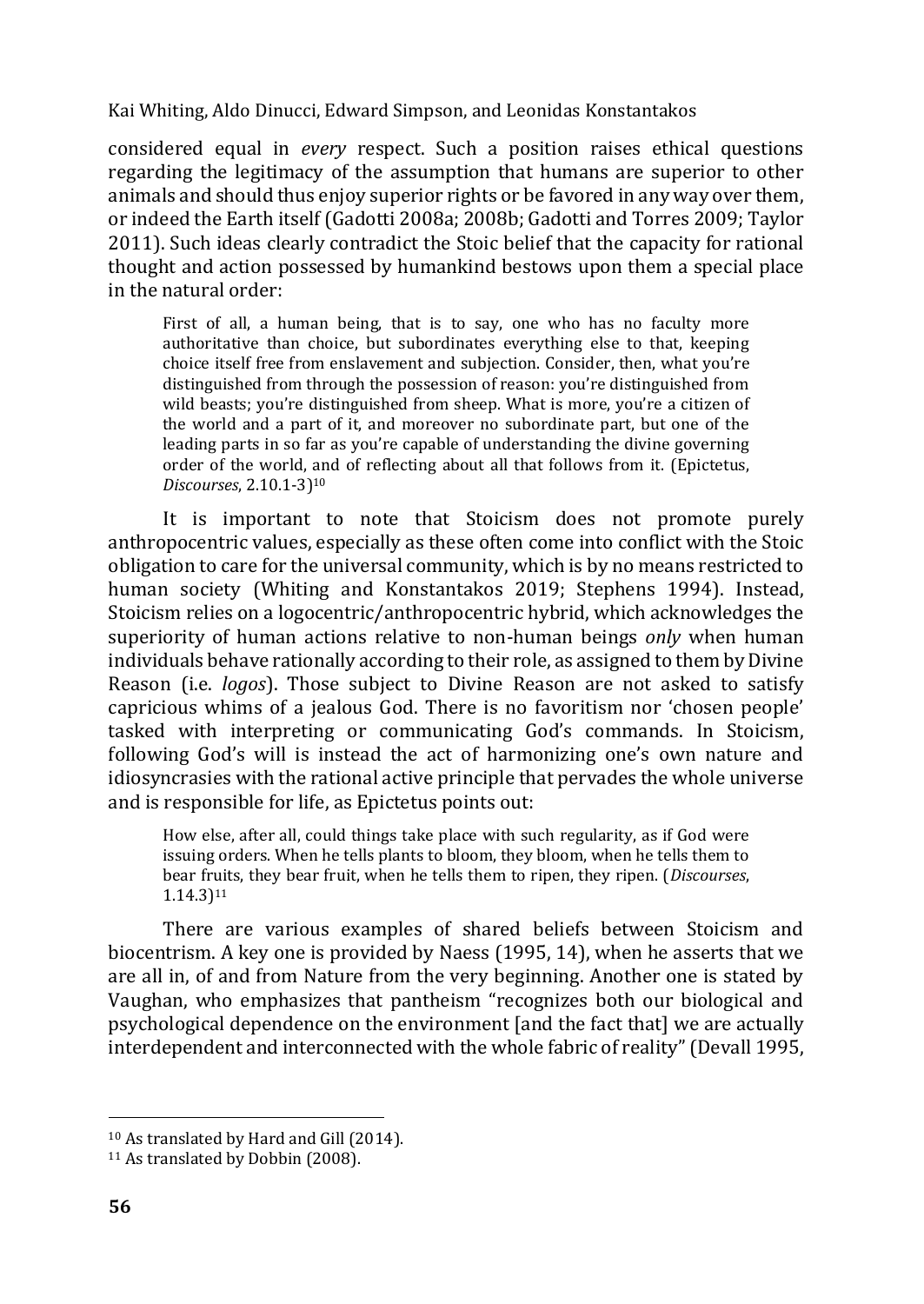103). There is thus a degree of understanding within both philosophies that the planet constitutes a living organism to which we are all bound.

One well known biocentric hypothesis used to describe the homeostatic relationship between a living Earth and its inhabitants is the Gaia hypothesis, proposed by Lovelock and Margulis (1974). Gaia is conceived as a holobiont that self-regulates its physicochemical cycles, which, when operating as it should, works to maintain the conditions that are conducive to plant and animal life. If the cycles are disrupted or deteriorate, then the optimal conditions for life on Earth are affected. In this respect, Gaia can be used to explain how the environment drives evolutionary processes via various intertwined feedback loops. While some proponents of Gaia have ascribed a literal 'mind' or 'agency' to Earth, Lovelock does not. Instead, he views Gaia through a thermodynamic lens whereby Earth, like any system moving towards a steady state, responds automatically to certain inputs (Radford 2019). For Lovelock, such reactions are not with any sense of foresight or *telos* (Lovelock 1990).

Neither Lovelock's position on Gaia nor those of some of his more zealous followers coincide with the Stoic position, which is that the universe is benevolent and perfectly rational. For Stoics, God is not a mindless feedback system (as Lovelock or, for that matter, Spinoza conceived). Nor is 'He' vengeful or angry with humans because of their failure to care for the planet they inhabit. In Stoicism, there is no heaven or hell. In any case, if there were a hell, all but the sage (the completely rational virtuous Stoic) would be in it (Arius Didymus, *Epitome of Stoic Ethics*, 5B12-13; *SVF* 3.654; 3.604; 3.660; 3.663; 3.103). With the caveat that some people are more likely to progress towards sagehood than others (Cicero, *De finibus* 4.20), those who do not wish to live according to Nature (knowingly or unknowingly) do not enter hell, but instead punish themselves on Earth. This punishment occurs because they are unable to reflect on what it means to live the 'good life':

There are some punishments appointed, as by a law, for such as disobey the Divine administration. Whoever shall esteem anything good, except what depends on the Will, let him envy, let him covet, let him flatter, let him be full of perturbation. Whoever esteems anything else to be evil, let him grieve, let him mourn, let him lament, let him be wretched. (Epictetus*, Discourses* 3.11.1-3)<sup>12</sup>

Another Stoic incompatibility with Gaia and other biocentric positions is that no individual species or specimen has intrinsic value. Earth itself has no intrinsic value either and, although deservedly worthy of moral consideration, is by no means 'special' or 'sacred.' In Stoicism, it is the ability to reason, which is seen as the defining characteristic that sets humans (including Neanderthals, see Whiting, Konstantakos, Sadler et al. 2018) apart from the rest of the animal and plant kingdom. It is therefore *logos* (reason) that Stoics value beyond all else. Another key contradiction between the Stoic logocentric and a biocentric position

<sup>12</sup> As translated by Carter (1807).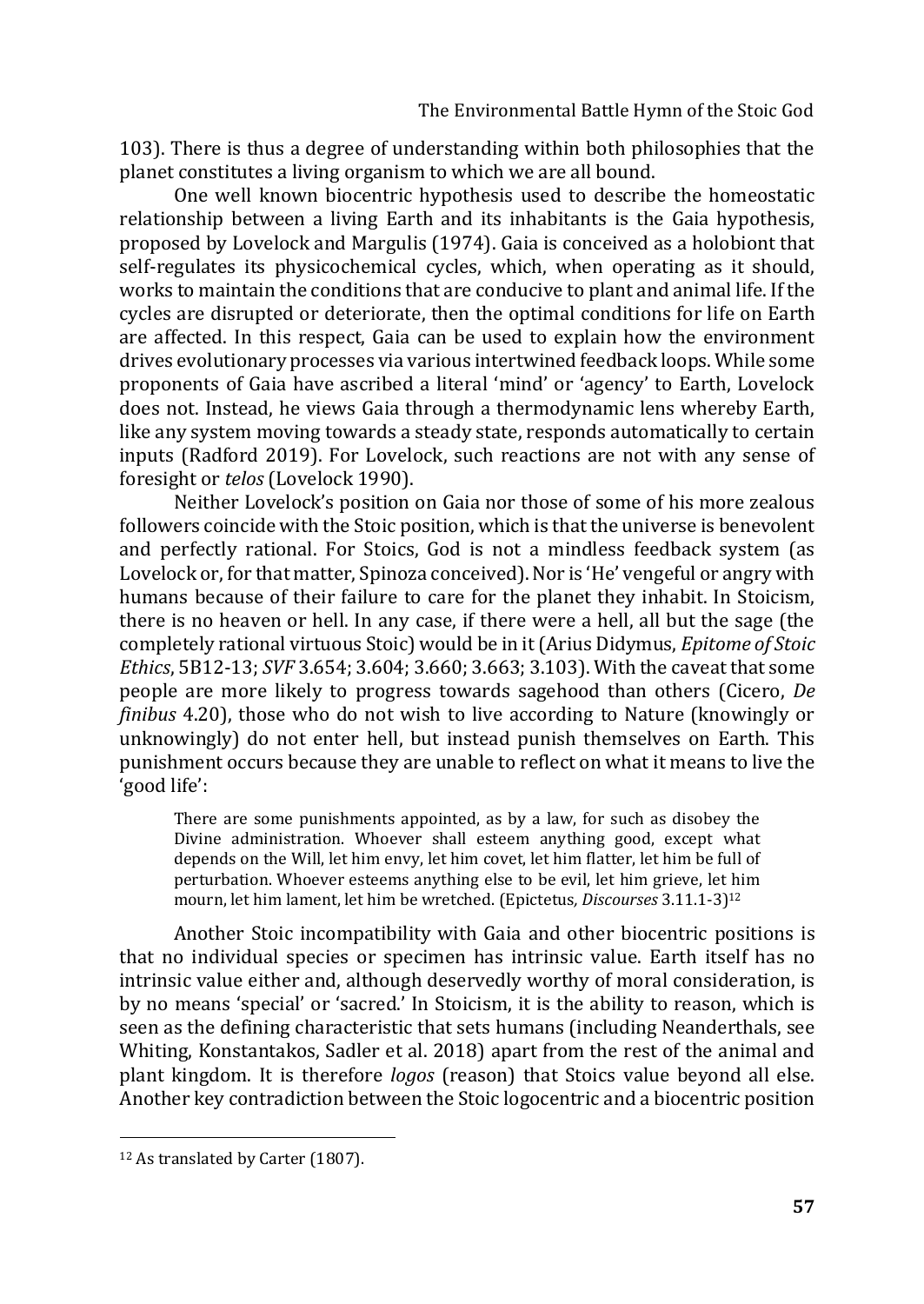is the philosophical lens through which one looks. Those sympathetic to biocentric ideology argue that our ethical values should stem from our shared planetary kinship that enables us to see through the 'planet's eyes.' This is taken to mean that humanity ought to obtain its norms and values from Earth's, or at least an animal's or plant's, perspective. As discussed in Whiting and Konstantakos (2019), there is nothing in Stoic thought that suggests that we should, or even could, view the universe through such a lens. In fact, it would be a false impression to believe that we know what or how a particular animal or plant feels or thinks. At the most, we could be more sympathetic to an animal's or plant's own call to live according to Nature and choose to behave in such a way that enables co-existence (see Whiting et al. 2020).

## **3. Stoic Environmental Ethics**

Environmental interpretations, visions, and applications of contemporary Stoic practice are becoming increasing common within Stoic literature. Issues raised include those linked to animal conservation (e.g. Konstantakos 2014), climate breakdown (Johncock 2020), environmental education (Whiting, Konstantakos, Misiaszek et al. 2018), and sustainable food production (e.g. Whiting et al. 2020). The impact of human encroachment upon the environment (including natural aesthetics) is also discussed in ancient Stoic texts. The longest excerpt was written by Seneca:

Now I turn to address you people whose self-indulgence extends as widely as those other people's greed. I ask you: how long will this go on? Every lake is overhung with your roofs! Every river is bordered by your buildings! Wherever one finds gushing streams of hot water, new pleasure houses will be started. Wherever a shore curves into a bay, you will instantly lay down foundations. Not satisfied with any ground that you have not altered, you will bring the sea into it! Your houses gleam everywhere, sometimes situated on mountains to give a great view of land and sea, sometimes built on flat land to the height of mountains. Yet when you have done so much enormous building, you still have only one body apiece, and that a puny one. What good are numerous bedrooms? You can only lie in one of them. Any place you do occupy is not really yours. (*Letters to Lucilius*, 89.21)<sup>13</sup>

In addition to Seneca's comments, Musonius Rufus gave various lectures that contained content that we would now readily associate with environmental matters. Musonius was chiefly concerned with agricultural practices and food consumption and how they could both be a source of virtue or vice:

The earth repays most beautifully and justly those who care for her, giving back many times what she receives… To me, this is the main benefit of all agricultural

<sup>&</sup>lt;sup>13</sup> As translated by Graver and Long (2015).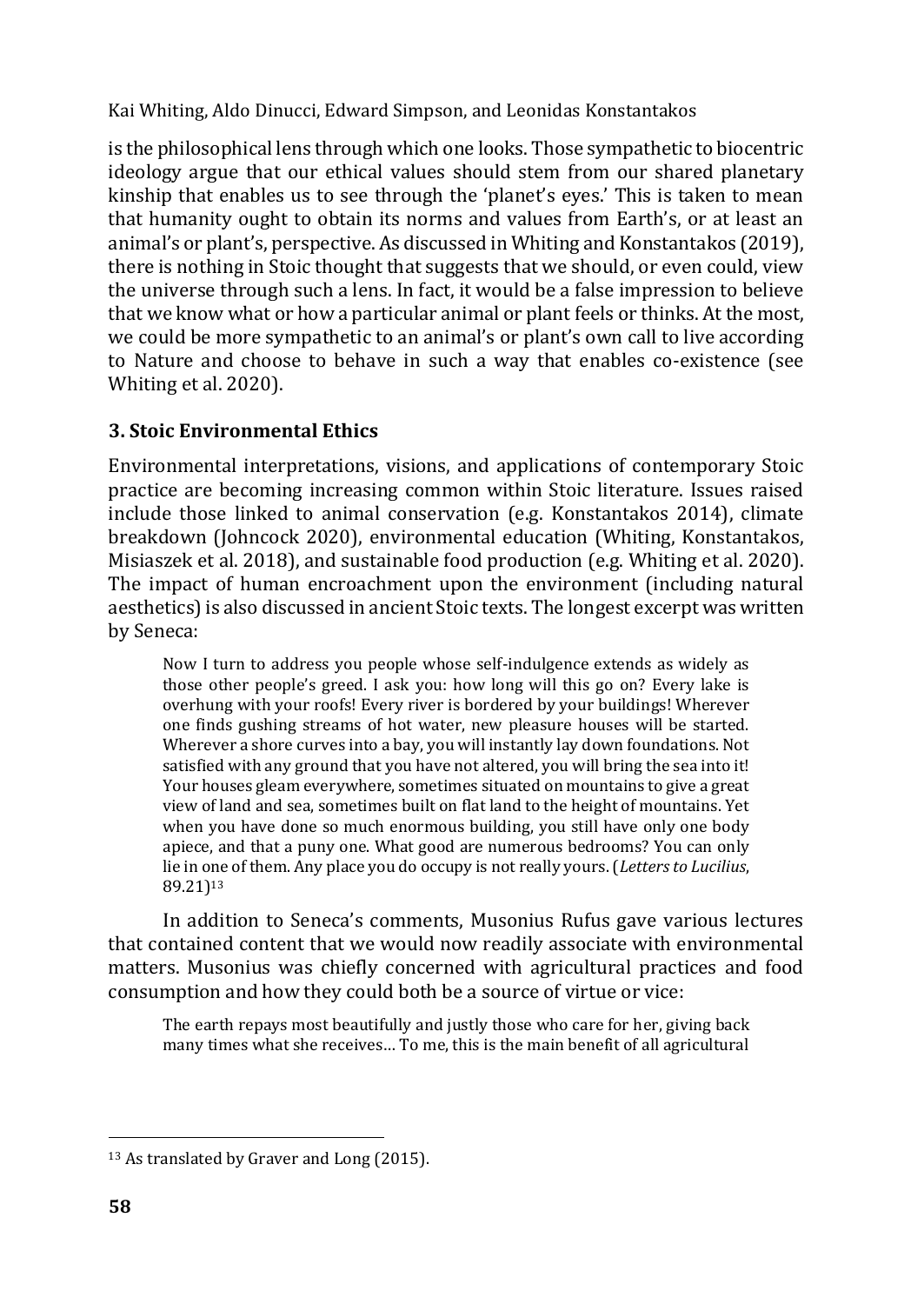tasks: they provide abundant leisure for the soul to do some deep thinking and to reflect on the nature of education. (Discourses Lecture 11, 1-3) 14

It is likely that both Seneca and Musonius would be highly critical of the way in which human society has developed with little regard for the natural world. In Stoicism, virtue is not a theoretical concept in the sense that it cannot be obtained merely by thinking about it. Instead, virtue is necessarily made manifest in our actions and reactions towards the world around us, which includes non-human species and the natural environment. The excellent character (*arete*) of a flourishing agent (*eudaimon*) is built on that understanding. In which case, and as Long (1996b) points out, Stoic theology is integral to the Stoic conception of virtue, precisely because it provides the justification as to why virtue is sufficient and necessary for the life well lived.

Given that God is believed to permeate through and constitute all that exists, it follows that, for Stoics, Nature is both the source and ultimate reference for both facts and values. By extension, it is also the yardstick that ought to be used to measure one's thoughts and actions because it states not only what *is* the case but what *ought* to be the case (Long 1996). As explained in Whiting and Konstantakos (2019):

Nature is the *sine qua non* for the evaluation of reason and no reasonable proposition can exist or be understood outside of it. Nature is also the cause of knowledge and truth. It is the basis for everyone's (and everything's) being and reality. Even moral truths, which are not founded on scientific fact, but rely on coherence or intuition, are grounded in the subjective experience of our own nature and the objectivity of the natural world generally. This reality helps us understand that we are all part of Nature, as an interconnected and interdependent web of connections that we cannot separate ourselves from. Instead, what sets humans apart is a rationality that enables us to glean divine wisdom, and absolute truth, in the form of natural laws.

The objective truth that can be found in natural law provides the rationale as to why Stoics are called to 'live in accordance with Nature.' As a fundamental principle of Stoic virtue ethics, it does not only apply to moral duties or obligations (which would be a deontological position). Nor is it the mere performance of appropriate actions (*kathekonta*). After all, there are many people or corporations who want to be *seen* doing the right thing without having to truly engage in *doing* the right thing for the right reason. If one simply engages in 'environmentally friendly' practices to appease shareholders then they are no more virtuous than the person who is actively destroying the environment or ignorant of environmental problems in the first place. This is because although the consequences will certainly be different, they will be no wiser, no more just, no more self-controlled or courageous. Progressing towards *eudaimonia* requires Stoics to grapple with reality and, as the environment is intrinsic to that (whether one accepts the Stoic theological position or not), no one can reasonably expect to

<sup>14</sup> As translated by King (2010).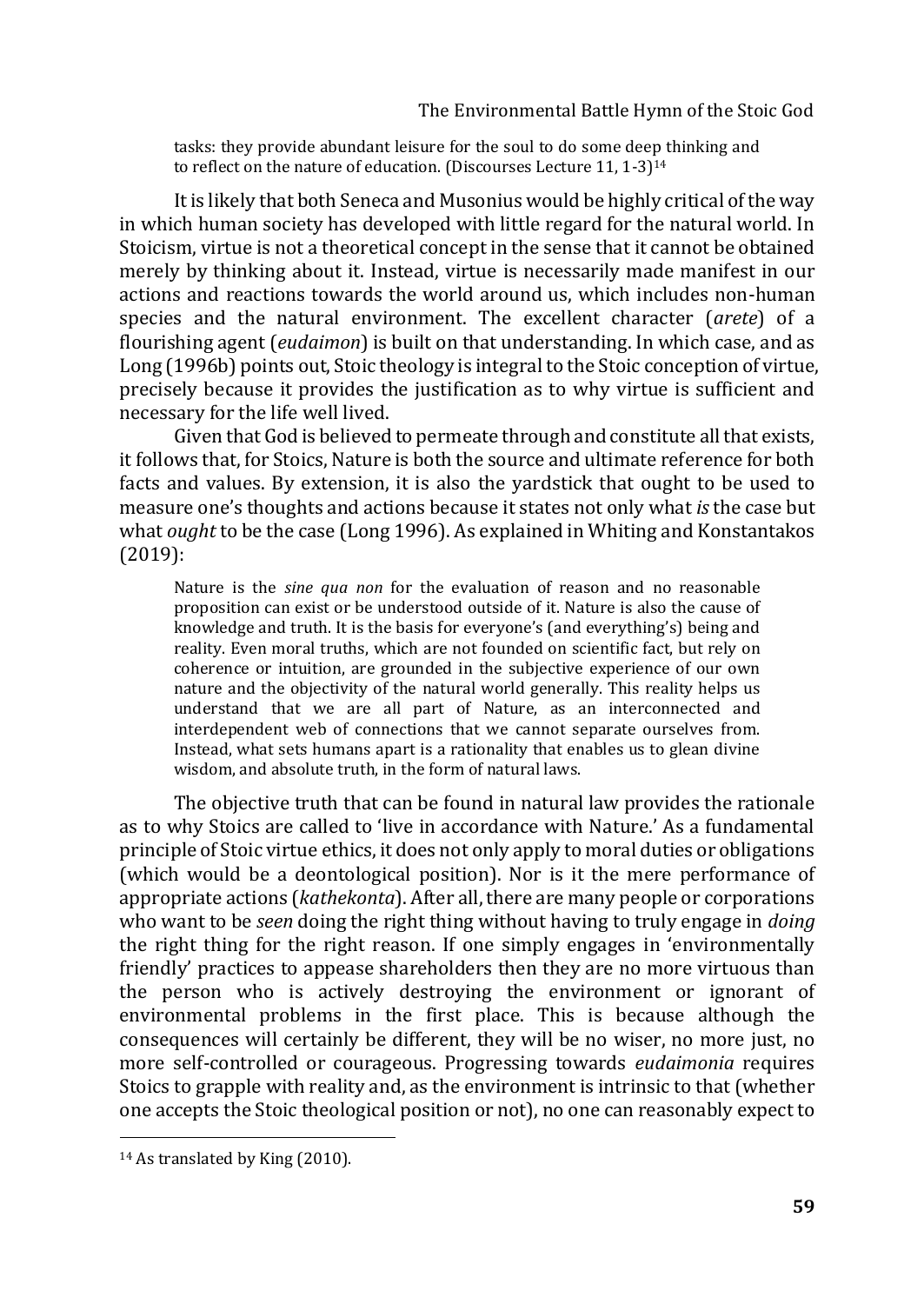achieve *eudaimonia* without considering the state of the environment and the impact humans have had on it. This is fundamentally what the Stoic biologist Steve Karafit asserts when he states that one cannot claim to be progressing towards the goal of Stoic virtues at the cost of environmental sustainability (Karafit 2018).

In some respects, environmental concerns have been integrated into the contemporary Stoic worldview through the addition of the 'environment' to the Stoic 'circles of concern' by Whiting, Konstantakos, Carrasco et al. (2018). The 'circles of concern' is a theoretical model conceived by the Stoic Hierocles to depict an individual's social relationships, moral obligations and responsibilities to the self, family, friends and the wider cosmopolis (Stobaeus, *Anthology* 4.84.23 = 3:134,1–136,2<sup>15</sup> ; cf. *Anth*. 4.27.23 = 4:671,3–673,18<sup>16</sup> ). The expansion of the circles of concern is a way of acknowledging that all the preceding circles (from the 'self' to the 'whole of humanity') rely upon the sustenance and support offered by Earth. The most all-encompassing circle explicitly captures the moral duty humans have, as Aldo Leopold states, to 'preserve the integrity, stability, and beauty of the biotic community.' (Leopold 1949, 224-225) Preservation is not undertaken because any particular species or specimen is special or has the 'right to life' but rather because, in a given set of circumstances, such an action is, morally speaking, obligatory.

The contemporary scholars Martha Nussbaum and Richard Sorabji (see Sorabji 1993; Nussbaum 2006) have criticized the ancient Stoic position on obligations towards animals, focusing on the following claims by Chrysippus and Epictetus:

Life had been given to the pig as a form of salt to keep it from going rotten and to preserve it for human use. (Chrysippus, as recorded by Cicero, *On the Nature of the Gods* 2.154–62)

God created some beasts to be eaten, some to be used in farming, some to supply us with cheese, and so on. (Epictetus, *Discourses*, 1.6-18)<sup>17</sup>

It is our view that such claims should be evaluated alongside other Stoic statements that appear to contradict, or, at the very least, place caveats on what is being said by either Epictetus or Chrysippus. For one thing, Musonius Rufus, who was Epictetus' mentor, would have vehemently contested any opinion that suggested that God made animals to be eaten. On the contrary, he stated that:

One should choose food suitable for a human being over food that isn't. And what is suitable for us is food from things which the earth produces: the various grains and other plants can nourish a human being quite well. Also nourishing is food from domestic animals which we don't slaughter. The most suitable of these foods, though, are the ones we can eat without cooking: fruits in season, certain vegetables, milk, cheese, and honeycombs... a meat-based diet [is] too crude for

<sup>15</sup> Meineke edition.

<sup>16</sup> Wachsmuth and Hense edition.

<sup>17</sup> As translated by Dobbin (2008).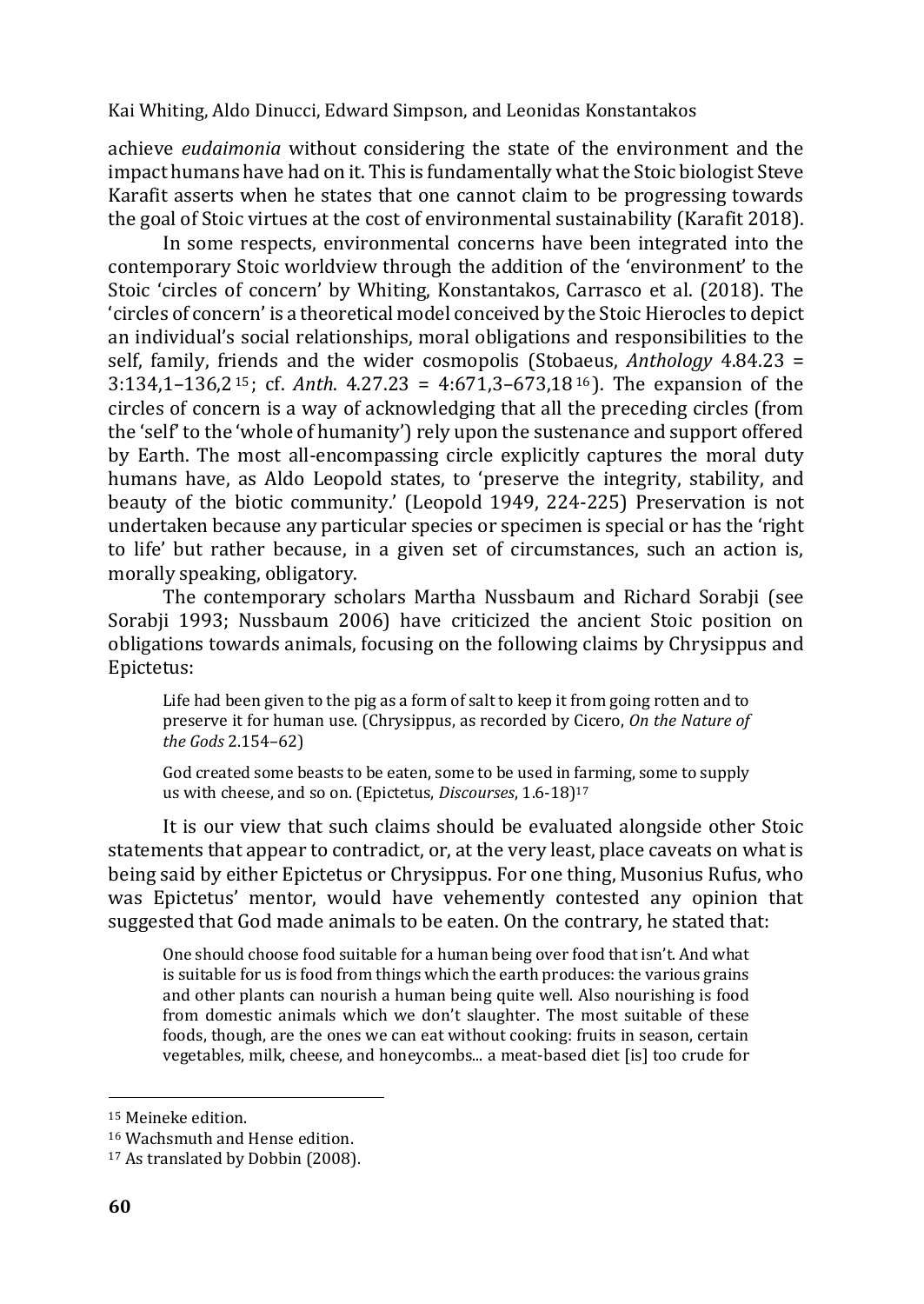humans and more suitable for wild beasts... The fumes which come from it are too smoky and darken the soul. For this reason, those who eat lots of meat seem slow-witted. (*Lectures* 18A.2 and 18A.3; see also 18B)<sup>18</sup>

While Musonius' claims are certainly unscientific from a *modern* standpoint, given that diet and exercise was considered to be a way in which virtue would manifest (see Tieleman 2003, 94:163), Musonius' obviously considered it his moral duty, as a Stoic teacher, to highlight which foods and food preparations would constitute an (in)appropriate action. In this respect, he clearly had grounds to believe that cooking and eating meat damaged one's moral character. He did not concur that the Divine purpose of animals was to 'be eaten.' Instead, he appealed to virtue as a reason for *not* eating them. Likewise, while Chrysippus believed that pigs existed for human consumption and that other animals were created so that humans could make use of them for their own purposes, he also stated that this should be done justly (Cicero, *On Ends* 3.67, Long and Sedley 1987, 57 F(5)). It is, thus, not a definitively Stoic position to argue that humans can automatically claim dominion over animals and treat them how they would like.

Any Stoics who are cruel, or careless about others being cruel towards animals could hardly claim that they were being just or self-controlled. No philosophical acrobatics or unusual interpretations of Stoic doctrine are required to argue that commercially intensive farming practices that do not allow a calf to receive milk from her mother is against Stoicism. Firstly, it is a rejection, or a dismissal, of a cow's needs to respond to God's call for her to live according to her own nature. Secondly, it is a rejection of the ancient Stoic recognition that humans, as animals, share certain characteristics, motives, and instincts with other members of the animal kingdom. The main shared instincts are the preservation and the caring for oneself, procreation and the looking after one's young and other members that belong to one's kind. These instincts then form the foundation of communal bonds (Dinucci 2016). It is this behavior which led to the development of the distinctly Stoic theory of 'appropriation' (*oikeiosis*) by Hierocles (Ramelli 2009; Long and Sedley 1987, 57, esp. A, F(1)). Through this ethical framing, which is itself a product of our sharing in the *logos*, Stoics acknowledged that animals were capable of partaking in mutually beneficial activities both within their own species and across such divides (Cicero, *On Ends* 3.63, Long and Sedley 1987, 57 F(2)). Cleanthes' observation of this reality, upon studying an ant colony, led him to acknowledge that Stoic arguments (including his own) that stated that reason was restricted to God and humankind were incorrect. He concluded that ants showed a collective 'mind' and that they were therefore 'not destitute of reason power.' (Aelian, *Nat. An 11*) This train of logocentric thought is also present in Musonius Rufus' lectures:

But you will agree that human nature is very much like that of bees. A bee is not able to live alone: it perishes when isolated. Indeed, it is intent on performing the

<sup>18</sup> As translated by King (2010).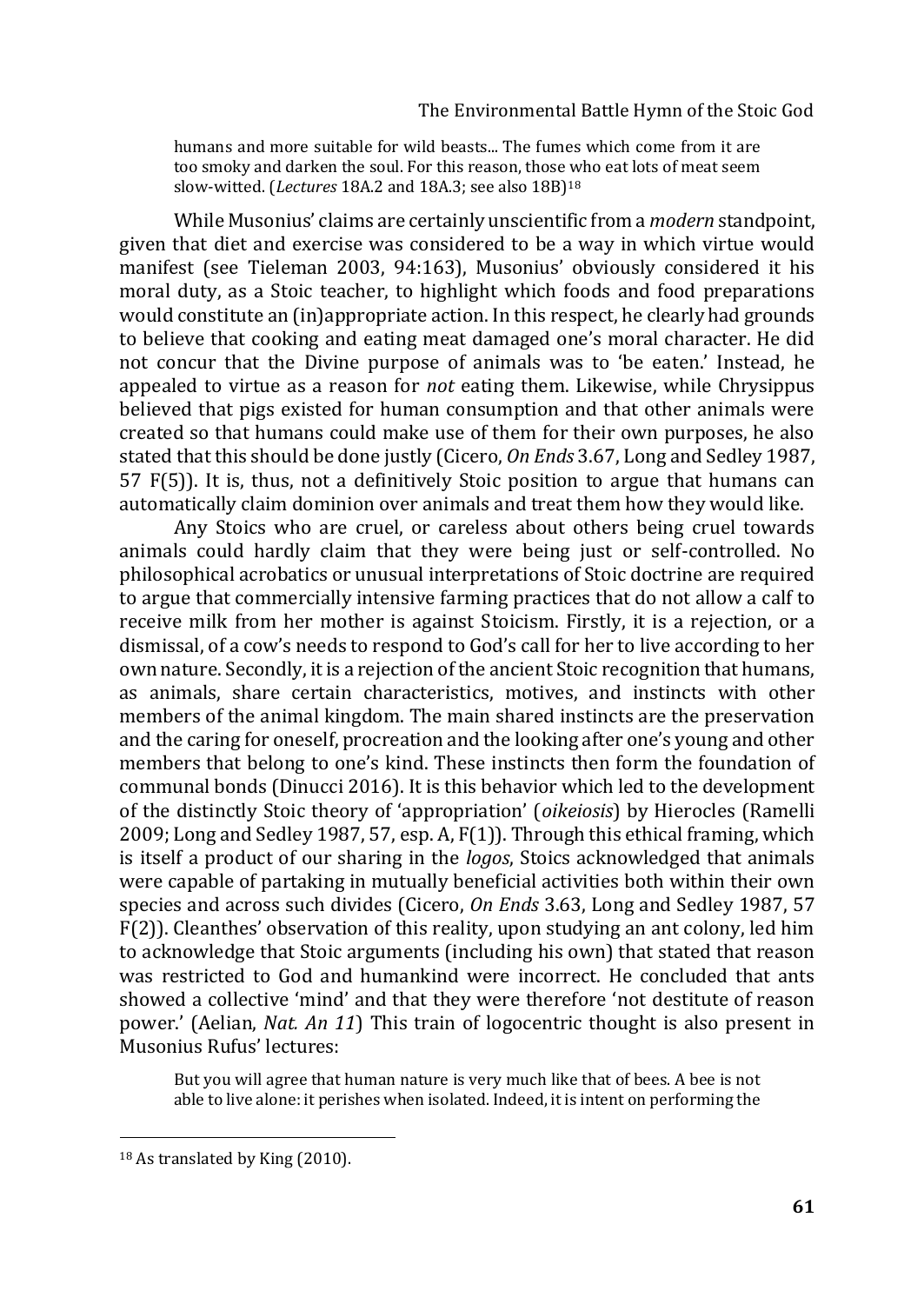common task of members of its species – to work and act together with other bees. (*Discourses* 14.3)

Under a Stoic framework it is important to remember that collaboration among species is patterned on the collaborative and benevolent nature of God, which is shared throughout the cosmos via the *logos*. One of the more nuanced features of Stoic theology is the fact that the cosmos, and consequently God, is *not* 'perfect,' at least not in the same way the Abrahamic tradition suggests. This is because while God is morally perfect in the sense that 'His' mind and actions are always appropriate and benevolent, humankind plays a role in bringing about absolute perfection when Nature itself cannot, as Musonius Rufus states:

For nature plainly keeps a more careful guard against deficiency than against excess, in both plants and animals, since the removal of excess is much easier and simpler than the addition of what is lacking. In both cases human common sense ought to assist nature, so as to make up the deficiencies as much as possible and fill them out, and to lessen and eliminate the superfluous. (*Discourses* 21.2-3)<sup>19</sup>

Musonius' words highlight the fact that when humans work together with Nature they flourish as individuals and facilitate flourishing for all those who surround them, including the environment. The more that individuals cooperate with Nature, the more Nature is able to respond in kind. This means that while God might possess 'imperfections,' humankind is still provided with what it needs to achieve *eudaimonia* (cf. Aulus Gellius, 7.1.7).

#### **4. Discussion**

The purpose of this discussion is to highlight the fact that Stoicism can provide a framework for solving the environmental challenges that persist in the 21st century. We have put forward the case that Stoic theology presents a method of reasoning that helps individuals to understand their roles and, consequently, the obligations they have towards themselves and others to maintain Earth's conditions in such a way that all entities can live according to Nature:

He then who has observed with intelligence the administration of the world, and has learned that the greatest and supreme and the most comprehensive community is that which is composed of men and God, and that from God have descended the seeds not only to my father and grandfather, but to all beings which are generated on the earth and are produced, and particularly to rational beings – for these only are by their nature formed to have communion with God, being by means of reason conjoined with him – why should not such a man call himself a citizen of the world, why not a son of God? (Epictetus, *Discourses* 2.10.1)<sup>20</sup>

We have argued that if humans reject Divine Reason, the universe will degenerate and we will all fall into a vicious cycle. Gill and Galluzzo (2019) made

<sup>19</sup> As translated by Lutz (1947).

<sup>20</sup> As translated by Long (1877).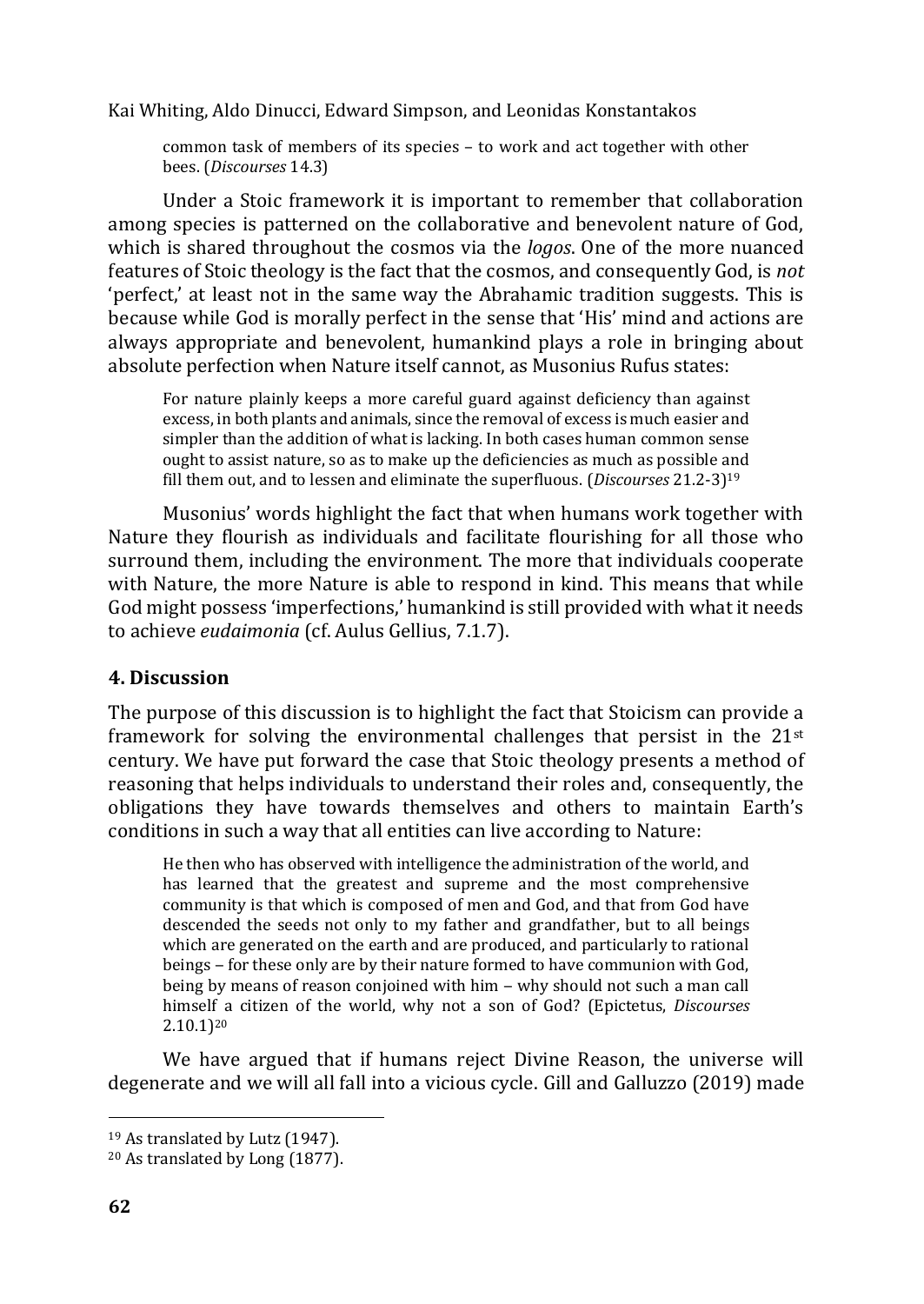a similar argument when supporting the extension of the circles of concern by Whiting, Konstantakos, Carrasco, et al. (2018). They stated that the inclusion of the 'environment' explicitly highlighted the moral obligation that humans have to act upon their capacity for reason on behalf of plants, animals and the planet. They argued that this was even more necessary given that humankind has, through intensive fossil fuel extraction and mass deforestation, among other things, negated or sufficiently reduced Nature's ability to offer providential care.

It is certainly possible that the collective failure to recognize that Nature, as the body of God, is worthy of reverence and respect, has contributed to the planetary imbalance that we are experiencing today. As Whiting and Konstantakos (2019) and Whiting et al. (2021) point out, a lot of socioenvironmental injustice has occurred precisely because some human values lie in contrary to what cultivates a morally good character. It is also clear that social conventions have not always acknowledged the role of Nature in providing providential care but have, in fact, diminished such care to the detriment of human wellbeing and planetary health. From a Stoic perspective one ought to ask: How just, self-controlled, or wise is it to encroach upon and squeeze indigenous human communities and non-human populations (animals or plants) out of existence? How virtuous is it to value money over clean air and water?

Modern society's faith in neoclassical economics has propagated beliefs (e.g. economic growth is infinite on a finite planet) which, while not theological, are religious propositions. They are 'religious' in the sense that it is difficult to challenge the orthodoxy, even in the environmental discourse, which promotes the 'need' and 'sustainability' of infinite growth as a means to ensure wellbeing (Raworth 2017; Whiting, Konstantakos, Carrasco et al. 2018). Fewer positions could be further from what Zeno, Stoicism's founder, proposed in his *Republic*, which stated that the ideal city would have no monetary exchanges because its population would value virtue over accumulated wealth (Diogenes Laertius, *The Lives of Eminent Philosophers* 7.33-34). Arguably, the belief in the 'truth' or the 'science' behind economic rules such as supply and demand (prices) is even more widespread and universally shared than a belief in God (Harari 2016). Furthermore, while religious and anti-religious groups will almost certainly disagree about the existence and characteristics of God, any debate among them regarding the 'benefits' and 'ills' of neoclassical economics would be much more limited in scope, with any fervent opposition to the current economic model seen as a fringe, or even an irrational, position (Foster 2000).

If the argument against the Stoic God is that one cannot scientifically prove the existence of God, one must also acknowledge that a Stoic cannot scientifically prove that virtue is the only 'good' and vice the only 'bad' either. Furthermore, holding that 'virtue is the only good' neither immediately nor necessarily leads to the idea that humanity is behaving appropriately when taking care of the universal community, which includes the environment. That is not to say that all the Stoic 'proofs' for God are correct either. The following, for example, is a fallacy: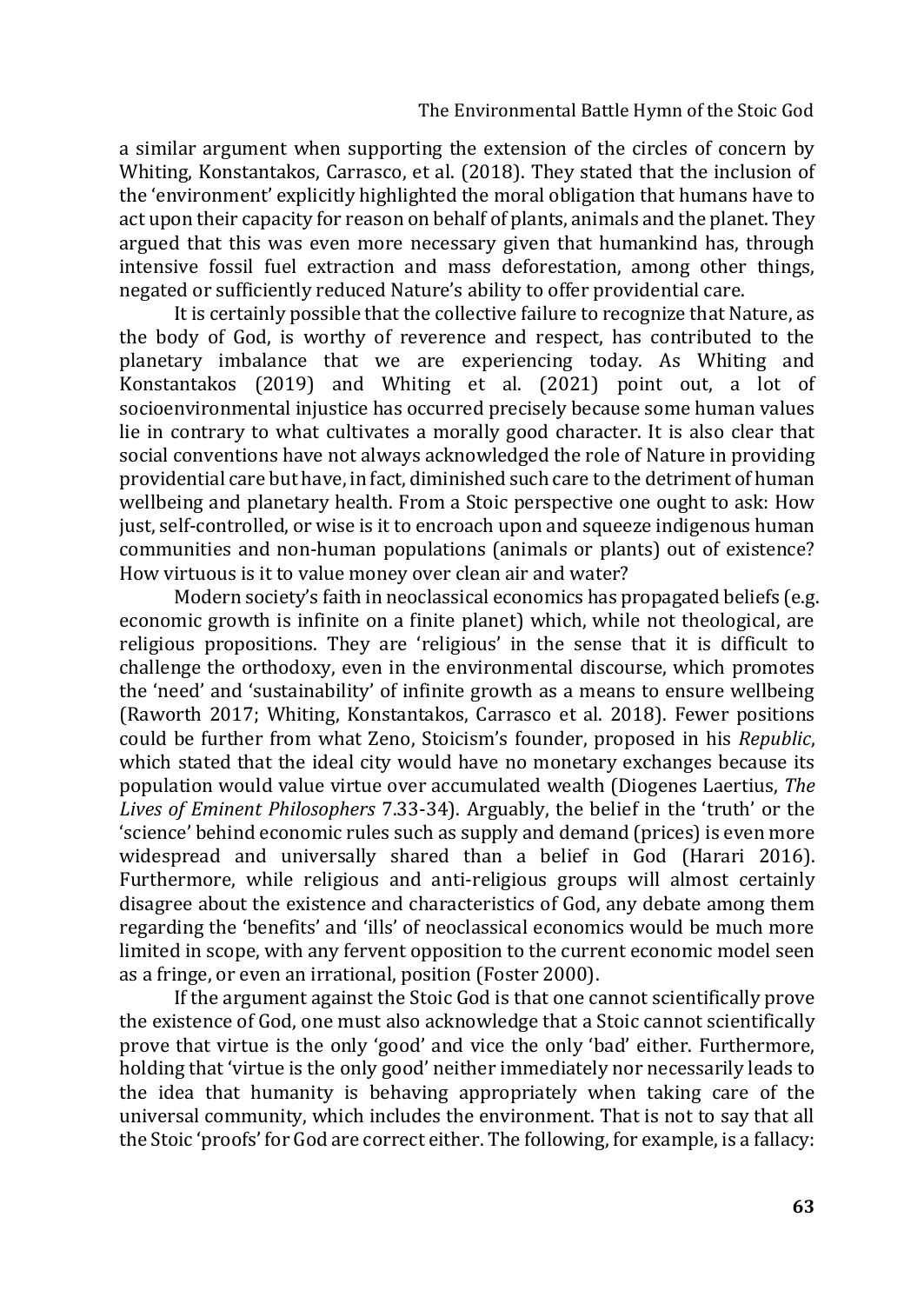If the gods do not exist, nothing in the universe can be superior to humans, the only beings endowed with reason. But for any human being to believe that nothing is superior to his or herself is a sign of insane arrogance. There is then something superior to humankind. Therefore, the gods exist. (Chrysippus 112- 20)<sup>21</sup>

While Stoicism has elements of religiosity or spirituality, it is not a faith. It does not call its practitioners to have a faith in science either. Instead, it calls Stoics to think and act virtuously, as their roles and the facts at hand dictate. To obtain facts, one must consistently observe reality and collect empirical evidence to aid such observations. The obtaining and interpretation of facts is not an end in and of itself but instead paramount to harmoniously striving for the 'good life.' Those who see the value in Stoic theology must, in order to operate coherently, appreciate that a science-based understanding of reality helps humanity to understand what is at stake should the climate break down, toxins enter rivers, and animal populations approach extinction. Taking the time to evaluate facts will help Stoics to distinguish true impressions from false ones. The facts themselves will not tell Stoics what they ought to do. A two-degree centigrade average rise of the global temperature, due to fossil fuel burning, is neither good nor bad per se. If the average global temperature were twenty degrees centigrade lower, then it is likely that many of us would be advocating for further fossil fuel extraction and use. In Stoicism, a practitioner is always called to ask whether an action would lead to justice or not; whether it would be wise or not. The facts alone will not provide the answer either way, it is reason that will.

Marcus Aurelius advocated the use of taking the 'view from above' in order to properly understand one's position and role in the world relative to the whole. In some respects, it is only by looking through a God (logocentric) shaped lens that one can fully appreciate what Marcus meant. Reflecting deeply on the universe's interdependent and interconnected web frees humankind to pursue truth based on respect for Nature. It also enables each of us to act in ways that acknowledge that we are all part of a limb that belongs to a much bigger animal – one that flourishes when we work together and withers when we do not. Is it possible that we could care for such an animal if we remove God from Stoicism? Perhaps. Maybe we could lean on our secularized norms and values? It is certainly possible, but why have faith in those?

#### **Acknowledgements**

K.W. acknowledges the financial support by the Fund for Scientific Research (FNRS) – Grant No. CR-40001149. The authors thank Hanna Murray-Carlsson for her revisions.

<sup>21</sup> As translated by Dragona-Monachou (1976).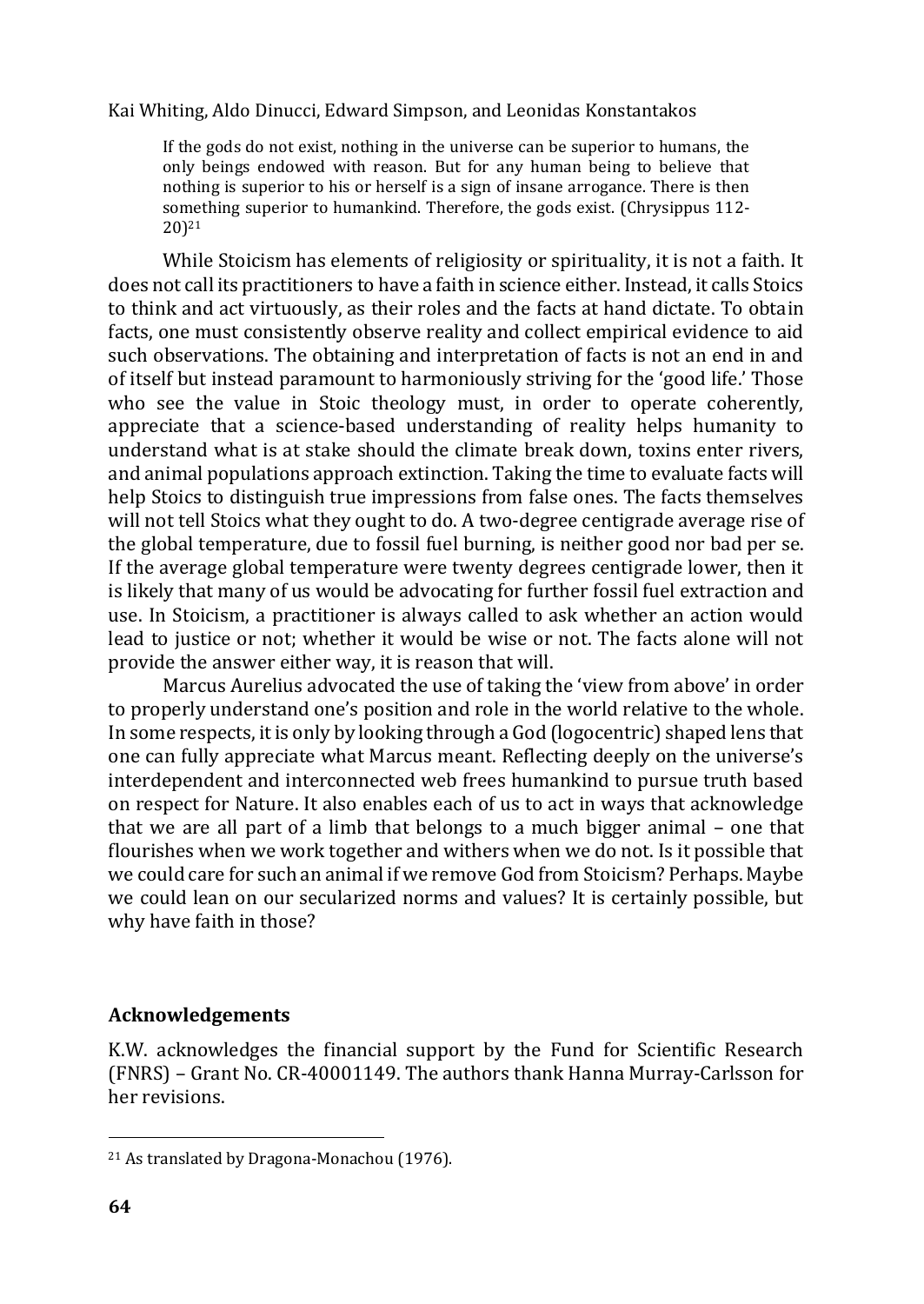#### **References**

- Annas, Julia. 2016. "Is Stoic Virtue as Off-Putting as It Seems?" Modern Stoicism. http://modernstoicism.com/is-stoic-virtue-as-off-putting-as-it-seemsby-julia-annas/.
- Asmis, Elizabeth. 2007. "Myth and Philosophy in Cleanthes' Hymn to Zeus." *Greek, Roman, and Byzantine Studies* 47 (4): 413–29.
- Augustine, Saint. 2003. *City of God*. Translated by Henry Bettenson, edited by Gill Evans. London: Penguin Classics.
- Aurelius, Marcus. 1916. *Meditations*. Translated by C. R. Haines. Cambridge: Harvard University Press.
- Cleanthes. 1976. *Hymn to Zeus*. Translated by M.A.C. Ellery. Monmouth College Classics Dept. https://department.monm.edu/classics/courses/clas230/ MythDocuments/cleanthes.htm.
- De Waal, Frans. 2010. *The Age of Empathy: Nature's Lessons for a Kinder Society*. Broadway: Broadway Books.
- Devall, Bill. 1995. "The Ecological Self." In *The Deep Ecology Movement: An Introductory Anthology*, edited by Alan R. Drengson and Yuichi Inoue, 50:13–30. Berkeley: North Atlantic Books.
- Dinucci, Aldo. 2016. *Koinonia Cósmica e Antropológica Em Epicteto*. Coimbra: Imprensa da Universidade de Coimbra Annablume.
- Dragona-Monachou, Myrto. 1976. *The Stoic Arguments for the Existence and the Providence of the Gods*. Athens: National and Capodistrian University of Athens, Faculty of Arts.
- Epictetus. 1807. *The Works of Epictetus: His Discourses, in Four Books, the Enchiridion, and Fragments. Volume II*. Translated by Elizabeth Carter. London: F.C and J. Rivington.
- ———. 1877. *The Discourses of Epictetus: With the Encheiridion and Fragments*. Translated by George Long. London: George Bell and Sons.
- ———. 2008. *Discourses and Selected Writings*. Translated and edited by Robert F. Dobbin. London: Penguin
- ———. 2014. *Discourses, Fragments, Handbook.* Translated by Robin Hard, introduction and notes by Christopher Gill. Oxford: Oxford University Press.
- Foster, John Bellamy. 2000. *Marx's Ecology: Materialism and Nature*. New York: Monthly Review Press.
- Gadotti, Moacir. 2008a. "Education for Sustainability: A Critical Contribution to the Decade of Education for Sustainable Development." *Green Theory and Praxis: The Journal of Ecopedagogy* 4 (1): 15-64.
- ———. 2008b. "What We Need to Learn to Save the Planet." *Journal of Education for Sustainable Development* 2 (1): 21–30.
- Gadotti, Moacir, and Carlos Alberto Torres. 2009. "Paulo Freire: Education for Development." *Development and Change* 40 (6): 1255–67.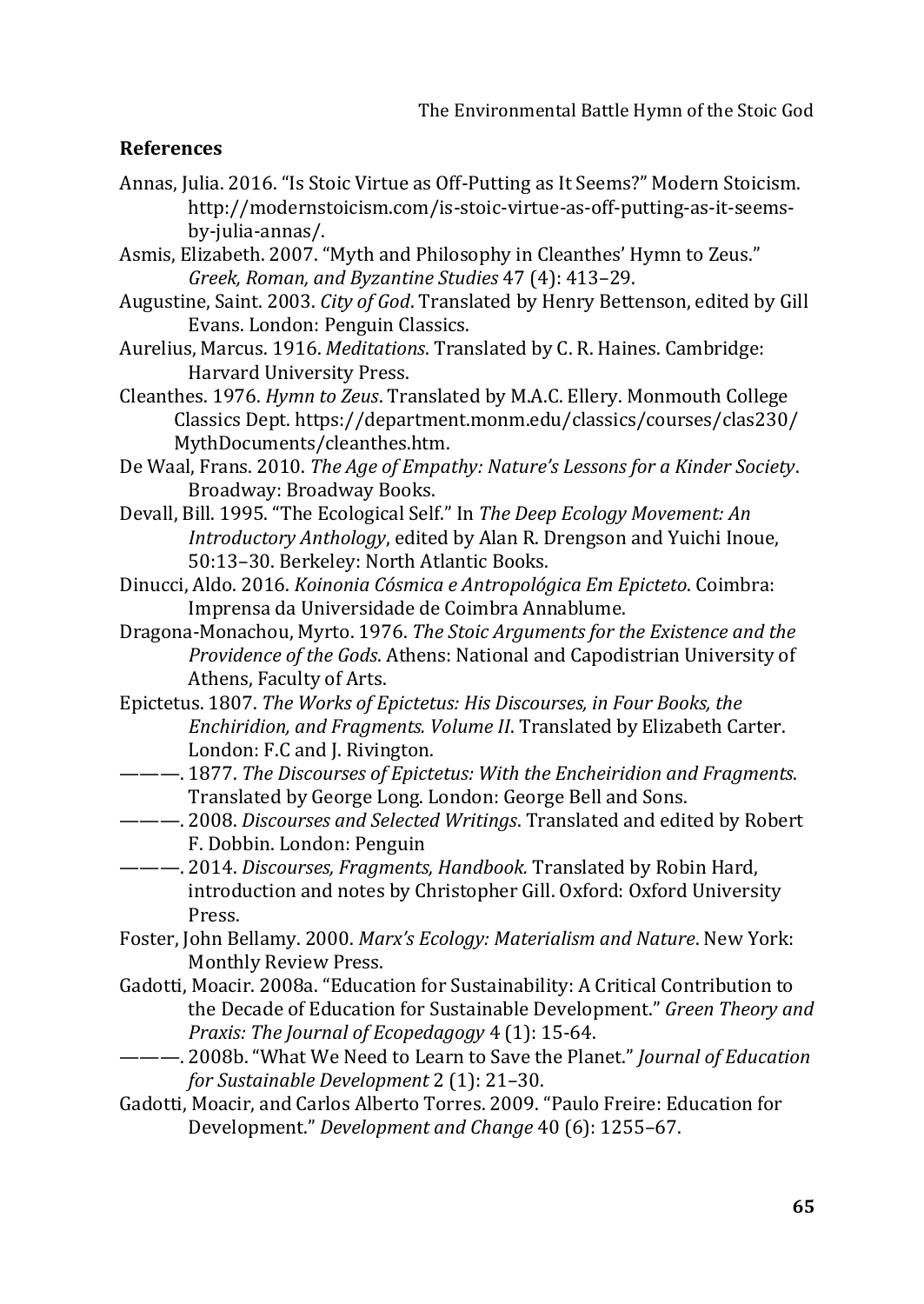- Gill, Christopher, and Gabriele Galluzzo. 2019. "Environmental Responsibility." Presented at the Stoicon 2019, Athens, Greece. https://learn.modernstoicism.com/courses/stoicon-2019/lectures/12377824.
- Haberl, Helmut, Karl-Heinz Erb, Fridolin Krausmann, Veronika Gaube, Alberte Bondeau, Christoph Plutzar, Simone Gingrich, Wolfgang Lucht, and Marina Fischer-Kowalski. 2007. "Quantifying and Mapping the Human Appropriation of Net Primary Production in Earth's Terrestrial Ecosystems." *Proceedings of the National Academy of Sciences* 104 (31): 12942–47.
- Hahm, David E. 1978. *The Origins of Stoic Cosmology*. Columbus: Ohio State University Press.
- Harari, Yuval Noah. 2016. *Homo Deus: A Brief History of Tomorrow*. New York: Random House.
- Johncock, Will. 2020. "Is Climate Change Natural? Marcus Aurelius and Barbara Adam on Death." In *Stoic Philosophy and Social Theory*, 143–71. Cham: Palgrave Macmillan, Springer.
- Johnson, Brian E. 2013. *The Role Ethics of Epictetus: Stoicism in Ordinary Life*. Lanham: Lexington Books.
- Karafit, Steve. 2018. "67: Taking Stoicism Beyond The Self with Kai Whiting." The Sunday Stoic Podcast. https://itunes.apple.com/us/podcast/the-sundaystoic-podcast/id1223800559?mt=2.
- Konstantakos, Leonidas. 2014. "Would a Stoic Save the Elephants?" In *Stoicism Today: Selected Writings*, edited by Patrick Ussher. Vol. 2. Stoicism Today Project.
- Lenart, Bartlomiej. 2010. "Enlightened Self-Interest: In Search of the Ecological Self (A Synthesis of Stoicism and Ecosophy)." *Praxis* 2 (2): 26–44.
- Leopold, Aldo. 1949. *A Sand County Almanac: And Sketches Here and There*. Oxford, UK: Oxford University Press.
- Levine, Michael P. 1994. "Pantheism, Ethics and Ecology." *Environmental Values* 3 (2): 121–38.
- Long, Anthony A. 1996. *Stoic Studies*. Vol. 36. Cambridge: Cambridge University Press.
- ———. 2002. *Epictetus: A Stoic and Socratic Guide to Life*. Oxford: Clarendon Press, Oxford University Press.
- ———. 2018. "Stoicisms Ancient and Modern." Modern Stoicism. https://modernstoicism.com/stoicisms-ancient-and-modern-by-tony-aa-long/.
- Long, Anthony A., and David N. Sedley. 1987. *The Hellenistic Philosophers: Volume 2, Greek and Latin Texts with Notes and Bibliography*. Cambridge: Cambridge University Press.
- Lovelock, James E. 1990. "Hands up for the Gaia Hypothesis." *Nature* 344 (6262): 100-102.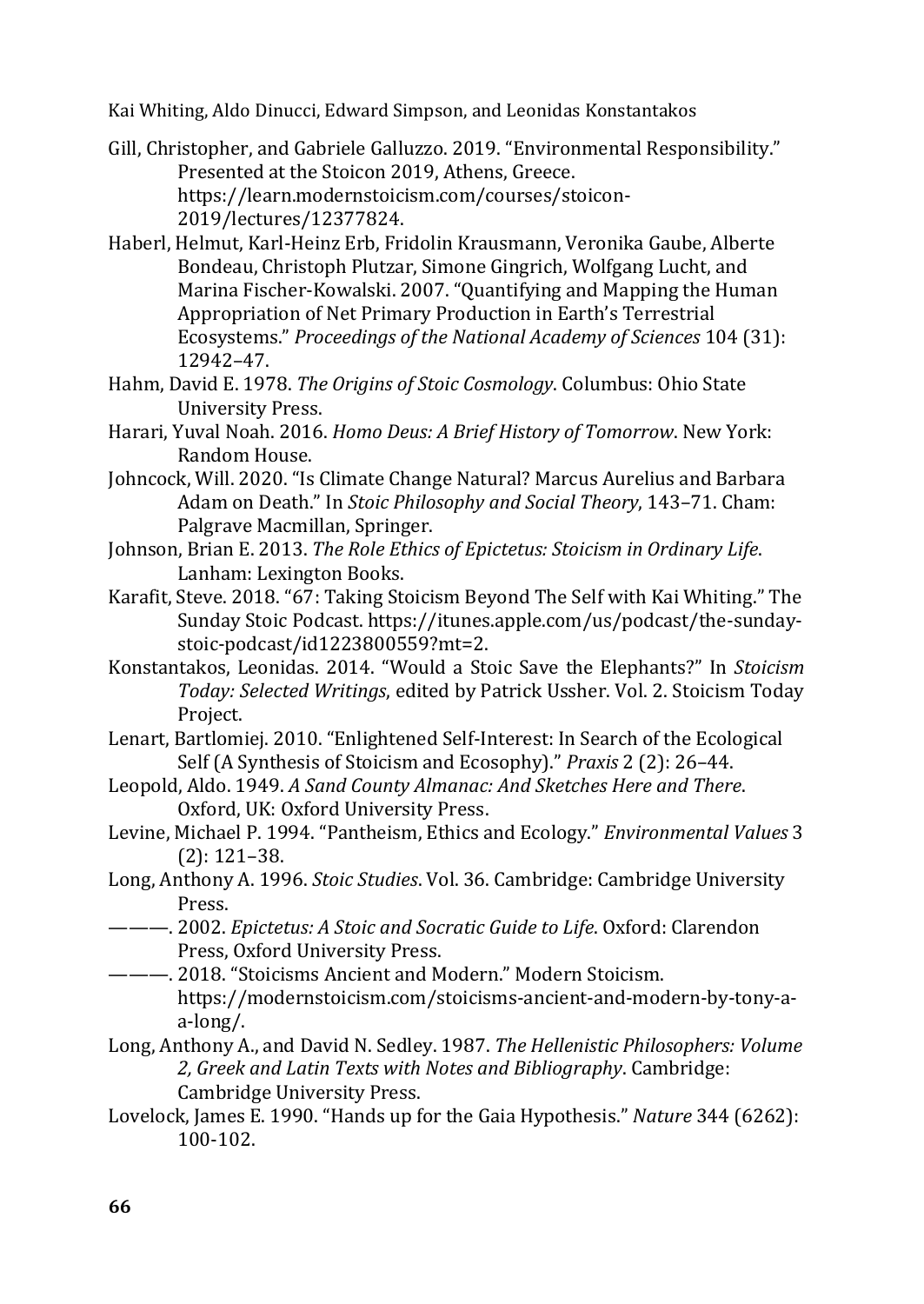The Environmental Battle Hymn of the Stoic God

- Lovelock, James E., and Lynn Margulis. 1974. "Atmospheric Homeostasis by and for the Biosphere: The Gaia Hypothesis." *Tellus* 26 (1–2): 2–10.
- Naess, Arne. 1973. "The Shallow and the Deep, Long‐range Ecology Movement. A Summary." *Inquiry* 16 (1–4): 95–100.
- ———. 1995. "Self-Realization. An Ecological Approach to Being in the World." In *The Deep Ecology Movement: An Introductory Anthology*, edited by Alan R. Drengson and Yuichi Inoue, 50:13–30. Berkeley: North Atlantic Books.
- Nussbaum, Martha C. 2006. "The Moral Status of Animals." *Chronicle of Higher Education* 52 (22): B6-8.
- Owen, Huw Parri. 1971. *Concepts of Deity*. London: Palgrave Macmillan.
- Radford, Tim. 2019. "James Lovelock at 100: The Gaia Saga Continues." *Nature* 570 (7762): 441–43.
- Ramelli, Ilaria. 2009. *Hierocles the Stoic: Elements of Ethics, Fragments and Excerpts*. Translated by David Konstan. Vol. 28 of Society of Biblical Literature's *Writings from the Greco-Roman World*. Atlanta: Society of Biblical Literature.
- Raworth, Kate. 2017. *Doughnut Economics: Seven Ways to Think Like a 21st-Century Economist*. Vermont: Chelsea Green Publishing.
- Rufus, Musonius. 1947. *Musonius Rufus: The Roman Socrates.* Introduction, notes and translation by Cora Elizabeth Lutz. New Haven: Yale University Press.
- ———. 2010. *Lectures and Sayings.* Translated by Cynthia King, edited by William B. Irvine. Morrisville: Lulu Press.
- Sadler, Greg. 2018. *Is Stoicism a Religion? - Answers to Common Questions (Stoicism)*. https://www.youtube.com/watch?v=sBJOTSFrelA.
- Seneca, Lucius Annaeus. 2015. *Letters on Ethics: To Lucilius*. Translated by Margaret Graver and A. A. Long. Chicago and London: The University of Chicago Press.
- Sorabji, Richard. 1993. *Animal Minds and Human Morals: The Origins of the Western Debate*. London: Duckworth.
- Stephens, William O. 1994. "Stoic Naturalism, Rationalism, and Ecology." *Environmental Ethics* 16 (3): 275–86.
- ———. 2011. *Marcus Aurelius: A Guide for the Perplexed*. New York: Continuum.
- Taylor, Paul W. 2011. *Respect for Nature: A Theory of Environmental Ethics*. 25th Anniversary Edition. Princeton and Oxford: Princeton University Press.
- Tieleman, Teun. 2003. *Chrysippus*' *on Affections: Reconstruction and Interpretations*. Vol. 94 of *Philosophia Antiqua*. Leiden: Brill.
- Whiting, Kai, and Leonidas Konstantakos. 2019. "Stoic Theology: Revealing or Redundant?" *Religions* 10 (3): 193.
- Whiting, Kai, Leonidas Konstantakos, Angeles Carrasco, and Luis Gabriel Carmona. 2018. "Sustainable Development, Wellbeing and Material Consumption: A Stoic Perspective." *Sustainability* 10 (2): 474.